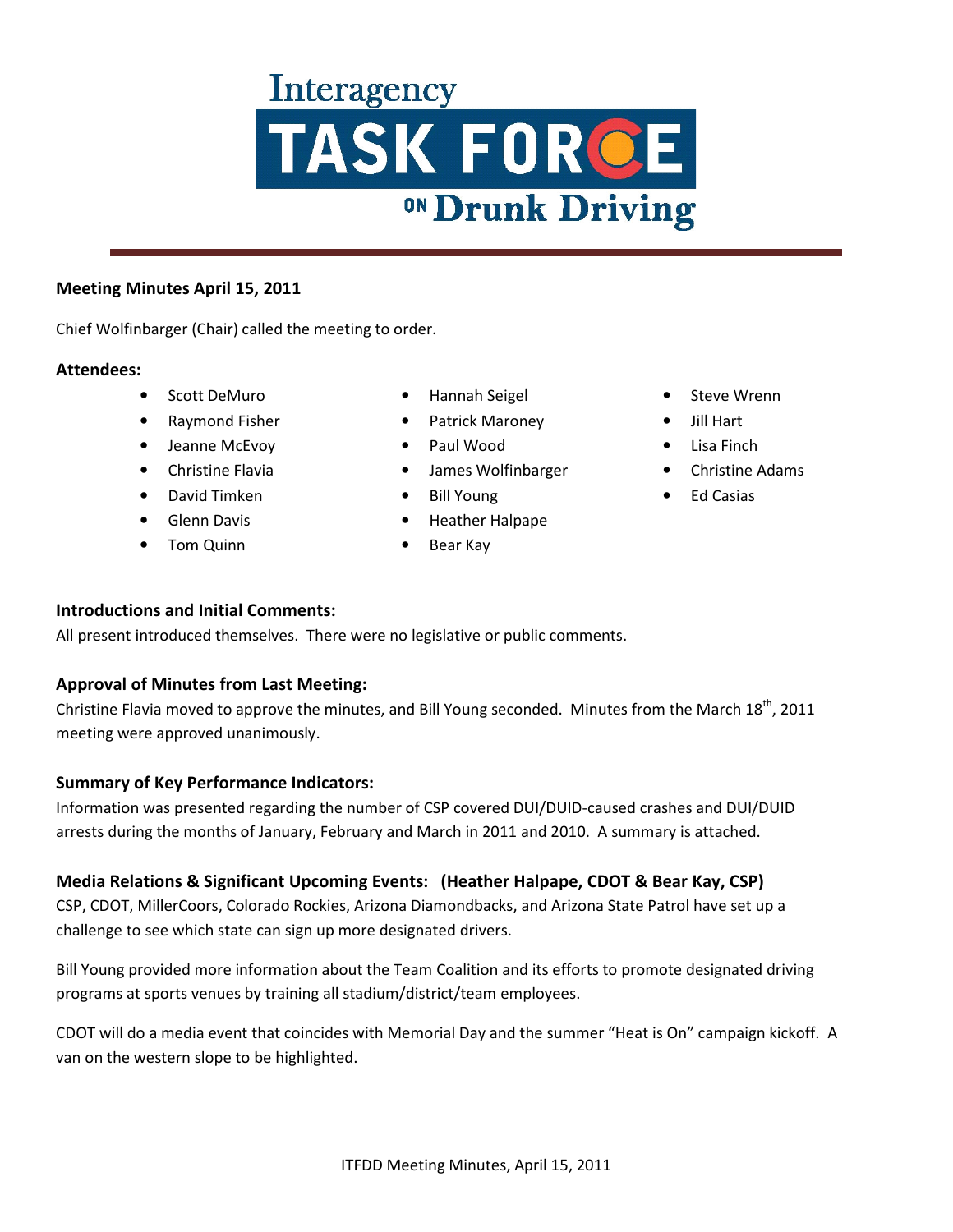## **Interagency** TASK FORCE <sup>ON</sup> Drunk Driving

#### **noDUIcolorado .org website:**

Christine Flavia presented background on the website. One of the statutory directives of the Persistent Drunk Driver (PDD) fund is to support programs designed to deter persistent drunk driving, but also to educate the public (particularly young drivers) on the dangers of drunk driving. Media campaigns were started in 2003 and areas with higher than average PDD levels were targeted for 3 year campaign. The goal of the campaign was to educate the public on the real costs and consequences of this behavior. As part of last campaign in Montrose, website was created (*playitsafeandcheap.com),* and it was so successful that CDHS wanted to keep the concept and use it as a general tool and statewide resource.

Shadia Lemus presented an overview of the *noDUIcolorado.org* website which is in development. (Presentation attached.) The following comments and suggestions were made during the presentation:

- Interactive features are important to keeping people coming back.
- Surveys can be rotated.
- Could we use this website as a taskforce website and/or to meet the workplan issues? We could easily add the ITFDD logo with others to the website. Could also add CSP logo (prefer CSP logo if space is an issue) and more information related to law enforcement.
- There should also be a social media (Facebook, Twitter, etc.) aspect to go along with it.
- In regards to prevention, we should mention that you do not need to be driving to get a DUI. Issues with being arrested while moving car to avoid being towed.
- County-level data is where the offender resides rather than where the DUI was received. Judicial could probably give the location of the arrest by county.
- Judge Casias suggested that you use the legal definitions so that people understand what is actually the law rather than perception.
- Jeanne McEvoy suggested that DBH check with responsible retailer programs for more visuals.
- Heather Halpape suggested that more drug information might also be included (especially mixing alcohol with prescription drugs).
- Judge Casias suggested that marijuana use in public (or in car) also be addressed.
- There will be Google analytics to determine where people are coming from. Bill Young suggested that you use tags to see which information is being used most.
- Tom Quinn suggested that resources be added for victims.
- Jeanne also suggested that you reach out to the Century Council.
- Steve Wrenn suggested that information on ignition interlock also be included. We could really build in the fact that it is an incentive, not a punishment.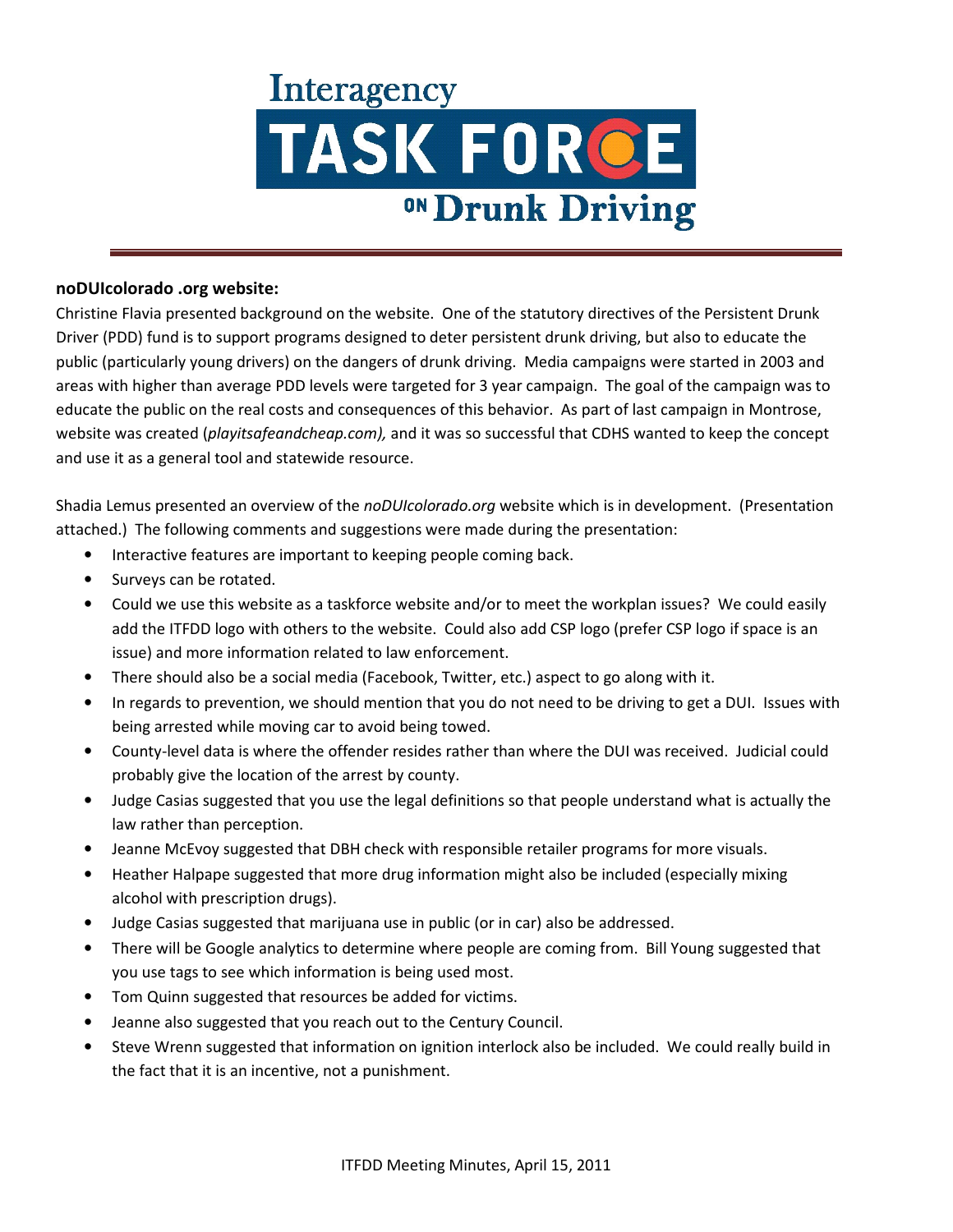

• Judge Casias suggested that the local resources be listed on the county profile page. (Cost may be prohibitive.) Bill Young reminded us that 1-800-Taxicab has every cab company anywhere in the state.

The website will most likely roll out in May or June. As long as the JBC continues to authorize PDD spending, it will continue to be in place with maintenance of content. Chief Wolfinbarger suggested that the BAC calculator be removed from the page designed to address people who have already gotten a DUI.

### **Workplan Finalization & Assignments:**

Dr. Timken discussed Task 3 B 1 a: He suggested having a listing of best practices for law enforcement, prosecution, courts, etc. The next step will be to send emails to all who have expertise so that we can compile information. Once the information is compiled, we can analyze our strengths and weaknesses.

#### **Lightning Round Updates:**

Judge Casias – There will be a judicial training conference and it might be beneficial to do some training on DRE/ARIDE.

Jeanne McEvoy – Still working on defeating some dangerous legislation. Excited to work on retail training this summer.

Tom Quinn – Winding down National Crime Victims Week.

Lisa Finch – PDD training is finally approved and taking place on May 4 & 5 in Breckenridge.

Christine Flavia – DBH website has changed colorado.gov/cdhs/dbh . The main treatment directory is still not very user friendly, but they are working on making it a better site. If anyone is interested in the rules that are established for substance abuse treatment providers, they are on that site.

Scott DeMuro – The SACC is having its annual conference and would welcome participation.

Heather Halpape– Rural Click It Or Ticket enforcement just ended. May Mobilization (seatbelts) and 100 Days of Heat (DUI) will be coming up soon.

Christine Shea Adams – CCJJ is no longer backing the THC bill because of administrative sanctions being removed. If they are replaced, the CCJJ will support it again.

Chief Wolfinbarger opened a discussion on the THC Per Se bill. It is strictly a criminal bill now. CSP has concerns about the bill as it is now. Presumptive levels are in addition to the current law which is based solely on impairment.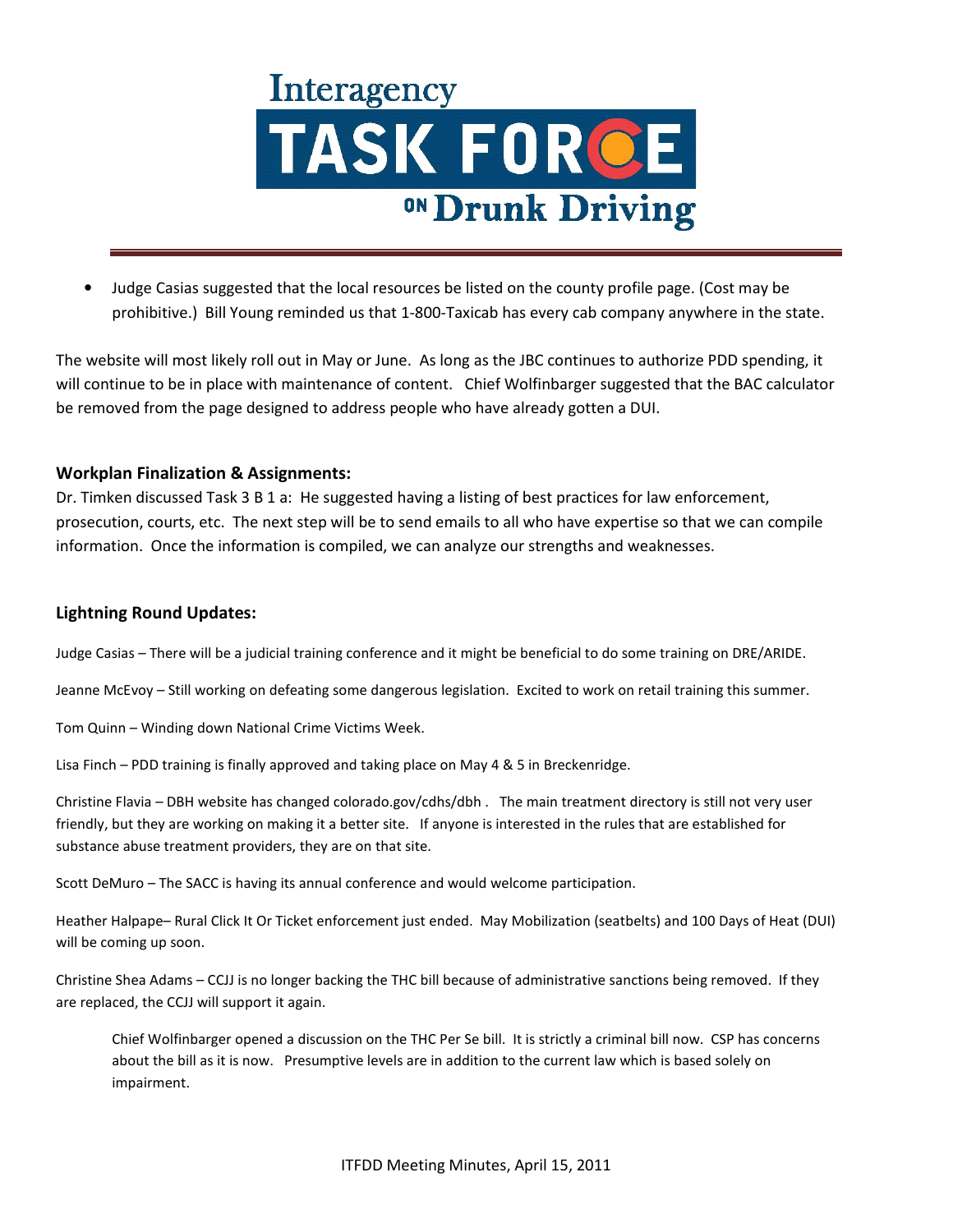### **Interagency** TASK FORCE <sup>ON</sup> Drunk Driving

Judge Casias explained that the evidence will generate a conviction if it warrants one, and the presumptive inference can interfere. He stated a preference that the science be completely developed and accepted before there is a law based on it.

Steve Wrenn imparted some recent examples of prosecutions involving THC impairment. There is the potential for a negative inference if levels are below 5 nanograms.

Dr. Timken stated that he thinks that the 5 nanogram level may be too high, but the science is sufficient.

Our Annual Report stated that: *The ITFDD supports the establishment of DUI Per Se evidentiary threshold of 5 nanograms THC per milliliter of whole blood, and the establishment of an associated administrative driver license revocation.* 

Christine Flavia made a motion to withdraw support for HB 1261 based on it being incomplete in regard to no longer having both administrative and criminal portions.

Jeanne McEvoy asked about whether we have discussed the sanctions with the sponsors. Trooper Juchem stated that we have had the conversation, and the sponsors are not ready to add the sanctions with fiscal consequences.

Christine Adams clarified that the withdrawal of support by the CCJJ was not an indication of a lack of support for the concept, merely a lack of support for the incomplete nature of the bill as it stands.

The motion passed by a majority with one "nay" vote.

Glenn Davis – There will be a Drug Recognition Expert (DRE) school in Loveland in June. An invitation was issued to Judge Casias and any others who are interested in observing.

Jill Hart – We will be ordering new name plates for the task force. A list of proposed wording for the name plates is attached. Please let Jill know if you would like to change anything.

Chief Wolfinbarger – The CSP's logos, symbols, names, etc. have been trademarked, and we have fought to now have ColoradoStatePatrol.org/net/com being redirected to our page. We are also getting heavily into social media. Foursquare will allow people to look at focused enforcement information. We want people to make good choices and this gives them more information. The Intelligence Lead Policing model is in place, and we are using things like predictive analytics. After the legislative session, we would like to bring in a presentation on this information and get some feedback.

Jeanne McEvoy informed the group about an issue with \*DUI not working when she tried to call it. Chief Wolfinbarger has forwarded the specifics to the Verizon representatives, but it will be difficult to address in isolation.